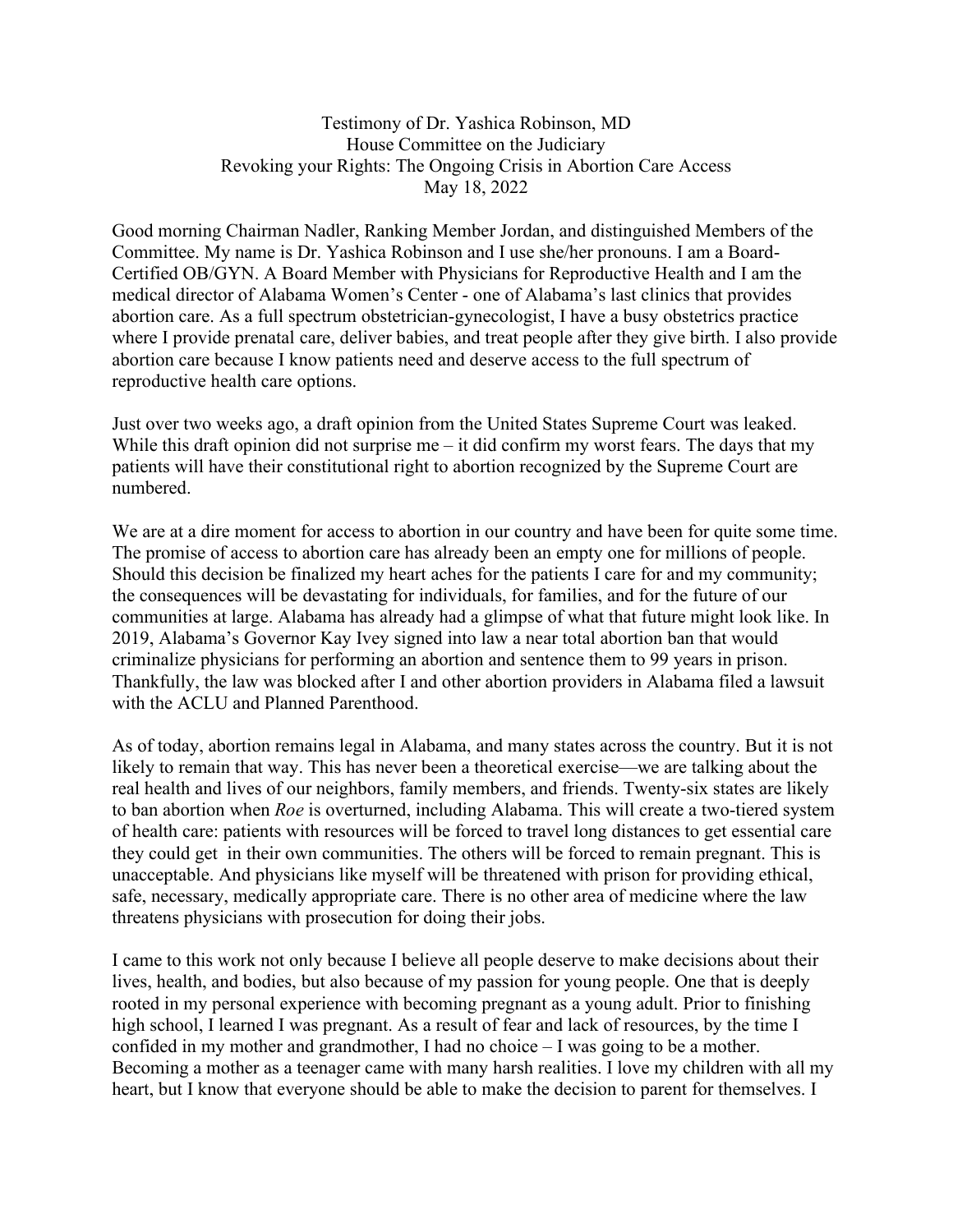have been in the shoes of many of the young people I see in my clinic, and it's important for them to know that regardless of their decision, that I am here to support them.

Access to care should not look different based on your zip code. For decades, patients in many states have endured medically inaccurate information, medically unnecessary waiting periods, medically unnecessary ultrasounds, and many other harmful barriers and restrictions. I have seen patients forced to travel up to 12 hours, from as far away as Louisiana, Florida, and now Texas because of the ripple effects of abortion bans, abortion stigma, and targeted harassment all leading to so many other providers being forced to shut their doors. I know of patients who have slept in their cars as a result of mandatory delay periods because they had no other options—all to seek safe, normal health care. These restrictions only add needless costs and delays. Their effects on the patients I care for and their families are painful for me to see and things are only going to get worse as states move to ban abortion should the protections of Roe and Casey – which are already illusory for far too many people in this country—be overturned.

It is outrageous that we are even having this discussion, and anti-abortion politicians are considering banning safe, essential health care. That abortion care is safe is a fact. In 2018, the National Academies of Sciences, Engineering and Medicine (NASEM) published a comprehensive study affirming that abortion is extremely safe and the biggest threat to patient safety is the litany of medically unnecessary regulations that raise costs and delay procedures, ultimately putting people's health at risk. Research has confirmed what we already know: abortion is safe and restrictions on care make it less safe.

Bans and restrictions on abortion care have far reaching consequences both deepening existing inequities and worsening health outcomes for pregnant people and people giving birth. For example, women who were denied abortion care are more likely to experience high blood pressure and other serious medical conditions during the end of pregnancy; more likely to remain in relationships where interpersonal violence is present; and more likely to experience poverty. Research shows that states with higher numbers of abortion restrictions are the same states with poorer maternal health outcomes. We also know that while most people will have healthy pregnancies, some will experience illnesses or conditions where pregnancy can cause serious problems.

As someone who cares for people throughout pregnancy and delivers babies, maternal health is of the utmost importance to me. In Alabama, Black women are nearly five times more likely to die from pregnancy-related causes than white women. This is higher than the national average showing that Black women are 3.3 times more likely to die from pregnancy-related issues than white women. And this will continue to worsen as more states limit access to abortion care. Systemic barriers, racism, and white supremacy are at the root of both our maternal health crises and our abortion access crises. It is undeniable that without access to abortion, maternal mortality rates will continue to rise.

I cannot emphasize for this Committee enough that abortion is normal, safe, essential health care. Receiving or providing this care should not be criminalized. By attempting to criminalize practitioners who provide abortion care, the abortion bans we have seen passed in Alabama and other states threaten the people and communities that are already suffering from lack of health